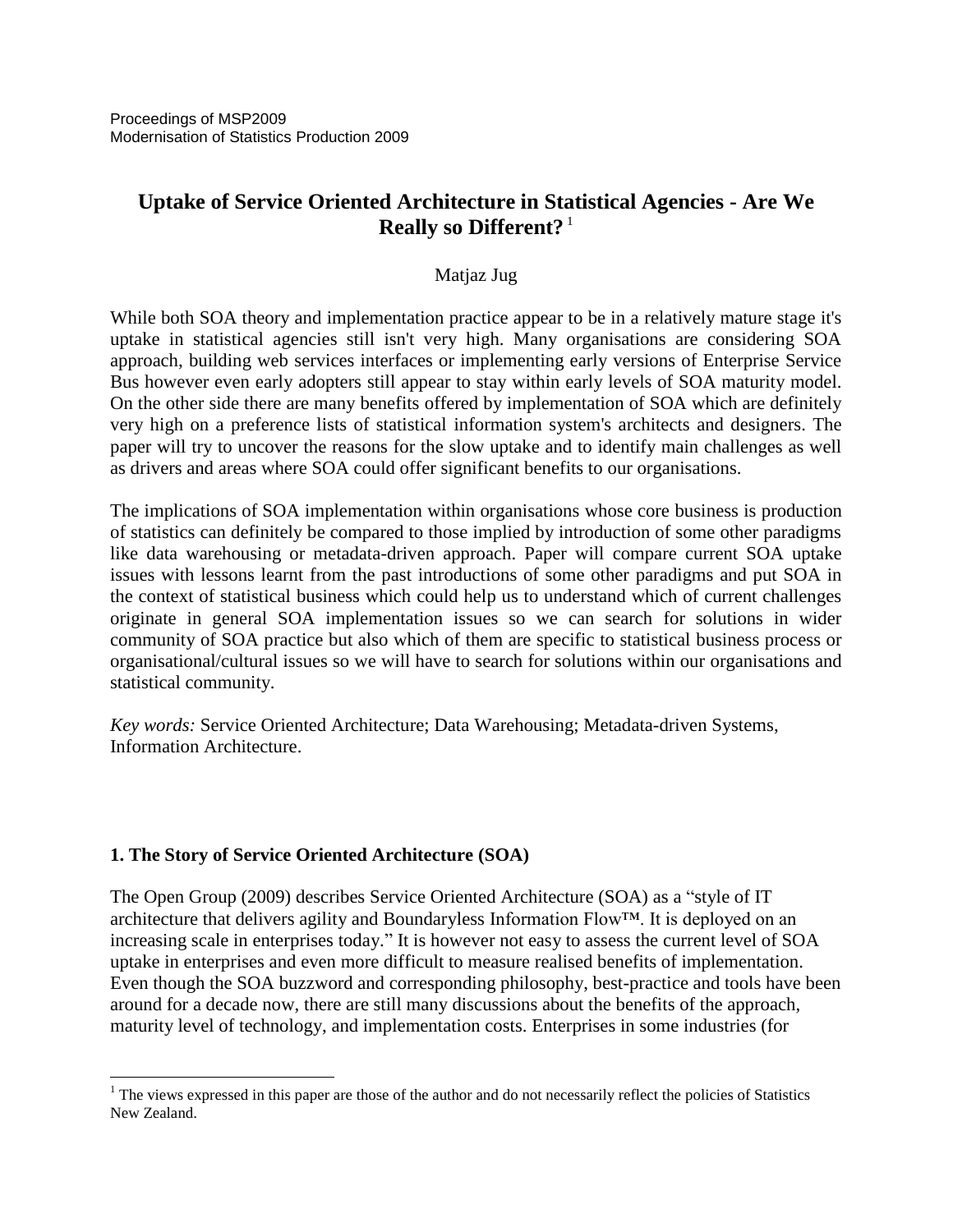example travel industry) have adopted SOA in much larger extent than some other (for example government).

## **1.1. Definition and Benefits of SOA - Why Should Statistical Organisations Be Interested**

According to Wikipedia, service-oriented architecture (SOA) provides a set of principles of governing concepts used during phases of systems development and integration. Such an architecture will package functionality as *interoperable services*: software modules provided as a service can be integrated or used by several organizations, even if their respective client systems are substantially different. Benefits organisations should expect from implementation and their potential reflection in statistical organisations are:

- Increased agility. Organisations should be able to more quickly respond to changes in business model and external environment. This benefit looks very attractive for Statistical organisation knowing the shift towards the increased use of administrative data and more automated data processing as well as more user-oriented services for data collection and dissemination,
- $\bullet$ Reduction of development cost trough reuse: service-oriented architectures promote the reuse of existing services therefore new IT systems should be able to leverage the most readily available code and services from across organization and externally. One of the main challenges in statistical organisations is how to reduce the high cost of development (and maintenance!) of statistical production systems and how to apply new methods (for example automated editing and imputation methods) across many new and existing statistical processing systems.
- Better possibilities for integration between different systems/platforms including integration of legacy systems into the service-oriented environment. Interfaces used to implement SOA can enable better integration between different organisations. In statistical organisation this means new possibilities to automate data collection and dissemination and possibility to externalise statistical services to other organisations producing official statistics. With the better possibility to integrate old monolithic applications into the corporate technical environment it is possible to protect old investments in legacy systems and prolong their use. Statistical organisations usually have many legacy systems particularly due to the historical stove-pipe development approach.
- Configuration rather than programming could help us to more efficiently respond to volatile data sources and frequent changes in questionnaires, methodology and classifications.

Yet we can't exactly say the SOA uptake in statistical organisation has been high. Statistical community isn"t large enough to be measured by market analysts so there is no data about the level of planned or realised investment in SOA. Without the attempt to undertake a survey, it is still possible to get an indicative picture reviewing documentation about IT architectures and SOA implementation projects presented internationally. But before that we should define the overall level of SOA uptake we would like to benchmark with.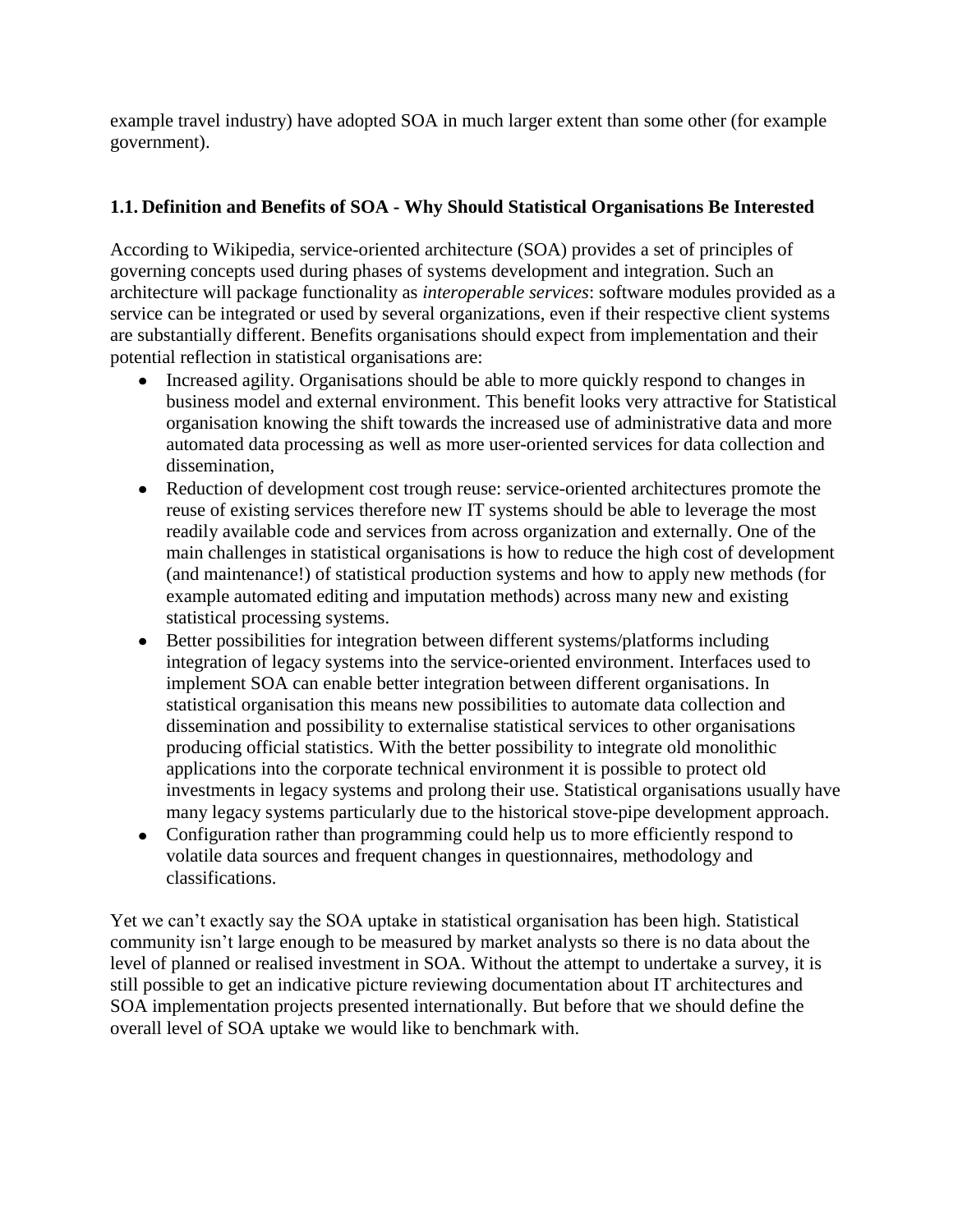#### **1.2. Is SOA still in an early immature stage, in wide use or maybe dead?**

There are many maturity models developed by different vendors and interest groups. Most of them are however similar to the Open Group Service Integration Maturity Model (OSIMM) - the industry"s first collaborative maturity model for SOA adoption. There are 7 levels in OSIMM model with level 1 being the less take up (silo) and level 7 being the greatest take up (dynamically reconfigurable services). For the purpose of this paper we will use relatively simple Sonic Maturity Model (see picture 1) which represents maturity level in relation to the benefits offered by particular maturity stage. Sonic model has been also used in more comprehensive SOA maturity assessment methodology developed by Inaganti and Sriram which offers multipoint view that encompasses as many aspects of the organization"s SOA implementation as possible, to arrive at its true state of SOA maturity (Inaganti & Sriram, 2007). The graphic representation of this model is in the appendix 1.

Writing the abstract for this paper nearly one year ago I thought it should be easy to get information about the SOA uptake in different sectors of industry, including government. Reports developed by analysts and IT gurus blogs however revealed it is quite difficult to understand the SOA"s current uptake, level of maturity and benefit realisation. While some researchers back in 2007 still claimed SOA had been in immature stage (Mackie, 2007): "A report from Research 2.0 describes the current use of service-oriented architecture (SOA) as experimental. The research firm's report of May 31, 2007 predicts that SOA will be embraced as mainstream technology by the year 2015." the following year 2008 saw more optimistic forecasts (Gartner, 2008): "Gartner conducted a user survey in 2008 regarding service-oriented architecture and application development trends. Survey results reveal a strong uptake of SOA around the world." Optimism of course didn"t last very long: the signifficant cut of IT investments coused by global financial crisis in 2009 had significant impact on many SOA implementation projects. In January 2009 Anne Thomas Manes made ironic announcement (Manes, 2009): "SOA met its demise on January 1, 2009, when it was wiped out by the catastrophic impact of the economic recession. SOA is survived by its offspring: mashups, BPM, SaaS, Cloud Computing, and all other architectural approaches that depend on "services"." Which was perhaps the ultimate proof that SOA isn't silver bullet for all our problems anymore. It is simply technology which can deliver *some* benefits if used appropriately. At the and of the day it isn't very important, what is the level of uptake across different sectors/industries – organisations should use it if it can deliver benefits justifying the investment.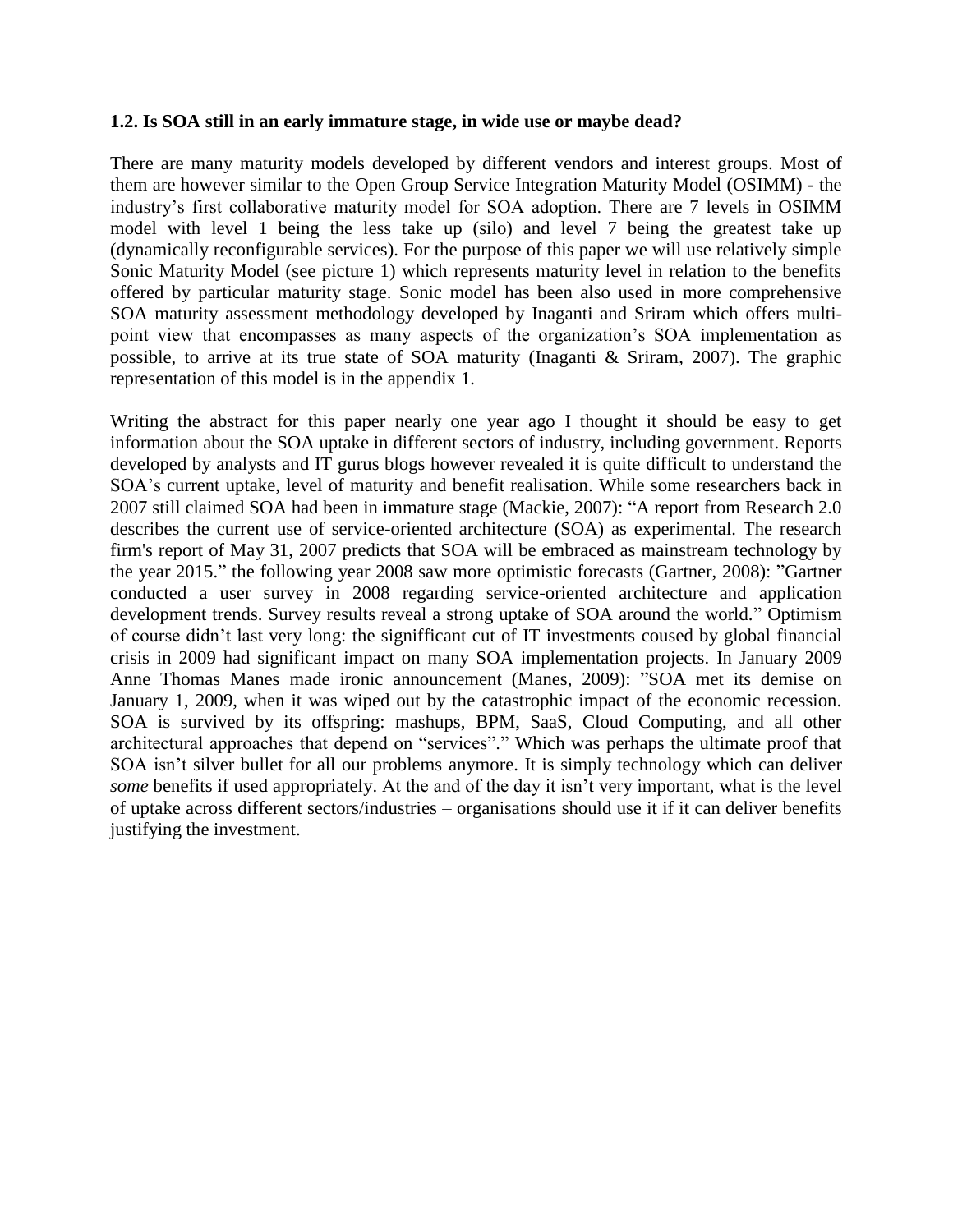

**Figure 1: Service-oriented Architecture Maturity Model Levels with Key Business Impact**

## **1.3. Some early implementation projects in Statistical Organisations**

SOA implementation in some statistical organisations started back in 2004. There were at least three important projects at that time:

- Statistics Finland has presented their SOA framework, called MetaAPI (Mäkinen et al, 2004) which aimed to develop application programming interface built on top of the existing metadata systems.
- ONS has presented large redevelopment project, important part of which was SOA-based integration between many different statistical tools as well as data and metadata repositories.
- Statistics New Zealand has started implementation of programme called Business model Transformation Strategy (BmTS) with the aim to develop new generic business process model. Two key architectural elements of the BmTS were the Ten Component Information Model and the utilisation of a Service Oriented Architecture.

Three years later some initial lessons learnt and challenges were reported from Statistics Finland (Rouhuvirta, 2007) and Statistics New Zealand (Dunnet, 2007):

- The exploitation of SOA in application development requires a common data model of statistical data. Without it, it will not be possible to utilise all the productivity benefits that come from progress in information technology.
- There were examples of the problems with the web services compliance of third-party software used in statistical organisations
- The adoption and implementation of SOA as a Statistical Information Architecture requires a significant mind shift from data processing to enabling enterprise business processes through the delivery of enterprise services.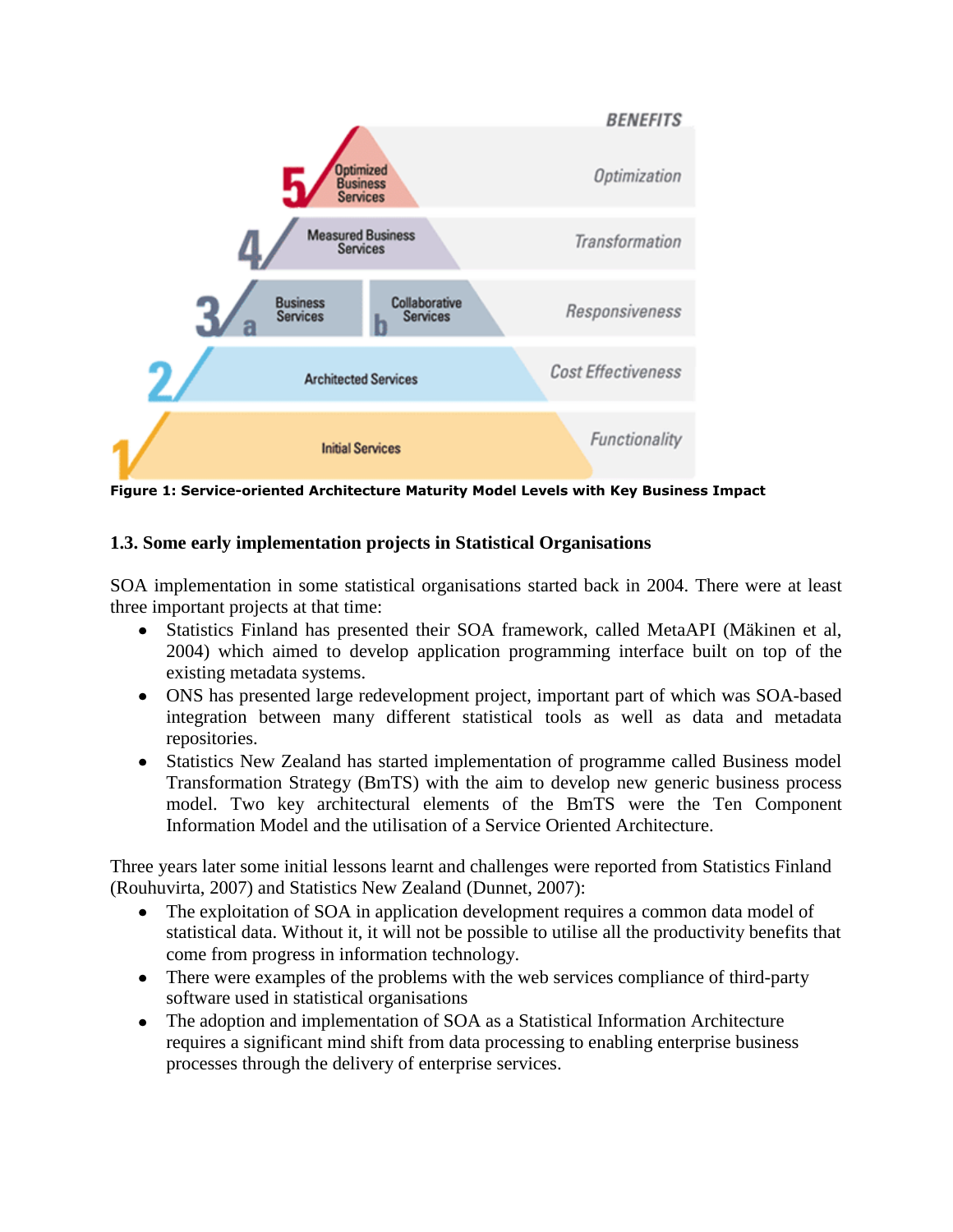- Expecting delivery of generic services from input / output specific projects leads to significant tensions, particularly in relation to added scope elements within fixed resource schedules.
- Delivery of business services at the same time as developing and delivering the underlying architecture services adds significant complexity to implementation.
- Skilled resources, familiar with SOA concepts and application are very difficult to recruit, and equally difficult to grow.
- Without significant governance it is very easy to start with a generic service concept and yet still deliver a silo solution.

Five years after the first implementation projects the situation hasn"t changed a lot. Most statistical organisations appears to be in a very early phase of SOA uptake. Good indication where we are at is the METIS Wiki with case studies describing experience and lessons learned concerning the development of statistical metadata systems in national and international statistical organizations. Part 4 – System in Design Issues includes a description of IT architecture. Out of total 12 case studies, 6 of them have mentioned SOA as a guiding or promising approach however only 3 claimed they are actively implementing it. It is actually quite hard to find statistical organisation with maturity level higher than 2. We are apparently "behind" in SOA maturity level comparing to some other sectors like Airline Industry.

## **2. SOA in Historical Context**

### **2.1. Two other Paradigms affecting Statistical Organisations IT Architecture in the last decade**

SOA has been impacting architectures in statistical organisations since 2004. It is probably too early to assess the benefits and risks of the implementation in statistical community however we can compare the SOA with some earlier high profile architectural approaches. The paper which has provided theoretical basis for information systems architecture in many national and international statistical organisations (Sundgren, 1999) lists two key paradigms: Data Warehousing and Metadata-driven systems. "In summary, the statistical information system architecture of a statistical organisation should provide an efficient common framework for individual information systems corresponding to (Sundgren, 1999):

- survey processing systems
- clearing-house systems, "data warehouses"
- registers
- analytical processing systems.

Data warehousing should provide an answer for at least two types of systems listed above: clearing-house systems and analytical systems.

### **2.2. Data Warehousing**

According to the Wikipedia the data warehousing concept dates back to the late 1980s when IBM researchers Barry Devlin and Paul Murphy developed the "business data warehouse". Most of the work to develop data warehousing architecture and modelling techniques and widely promote the concept was however undertaken in early nineties. "But if we do not strictly limit the concept of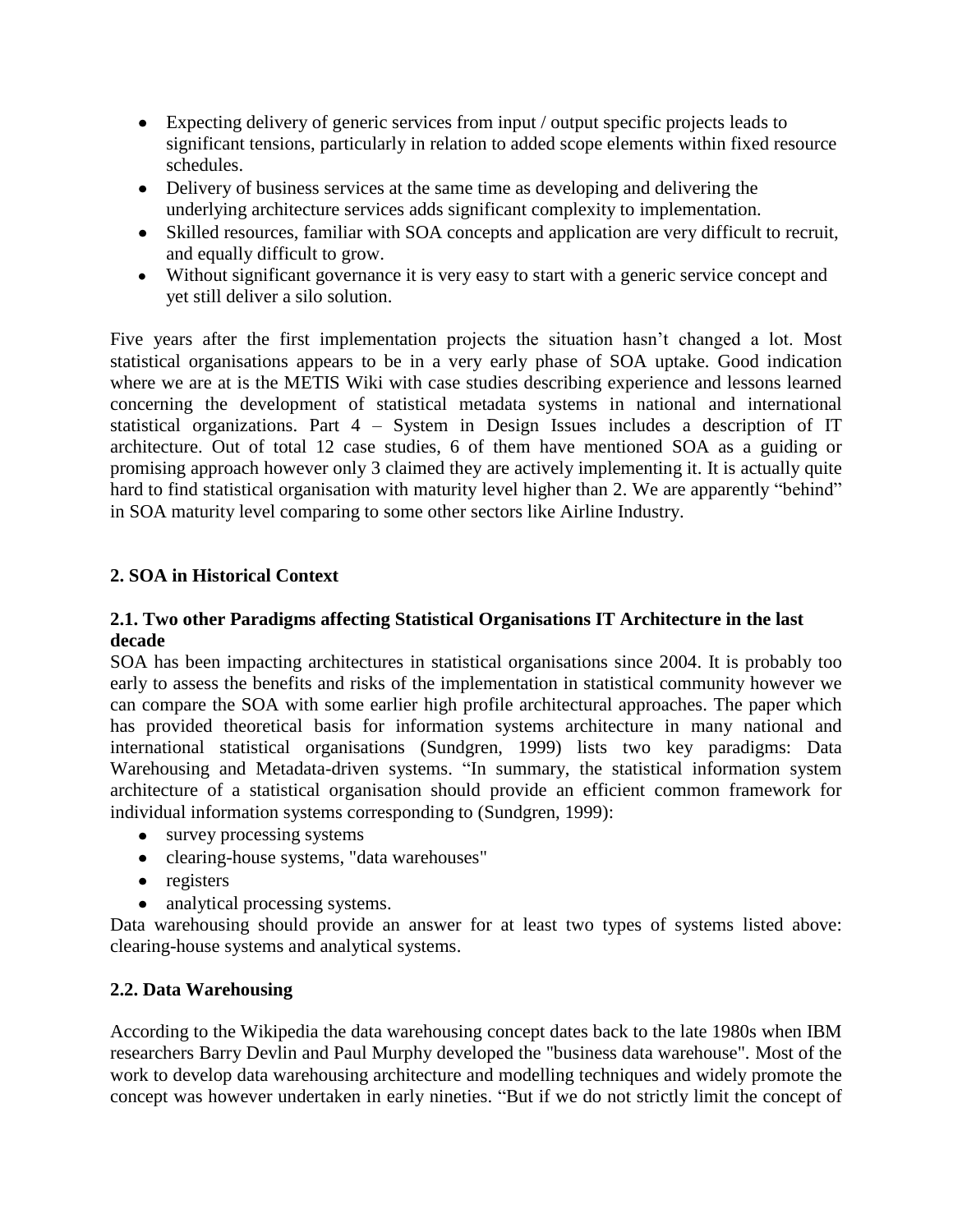the "data warehouse" to commercial enterprises and their business data, the first manifestations can be identified as early as in the 1970s – in the form of statistical output databases. At Statistics Austria, the output database ISIS ("Integrated Statistical Information System", also known internationally as LASD – "Large Scale Statistical Data System") was developed as early as 1972/73 – many years before the expressions "data warehouse" and "OLAP" were invented." (Zettl, 2000).

Statistics Austria was hardly the only statistical office using the data warehousing principles and techniques before the expression "data warehouse" was even invented. Similar concepts were used in another mainframe-based output database called Axis (predecessor of PC-Axis) developed by Statistics Sweden. This shows high level of need for data management, analysis and dissemination solutions in statistical organisations. During the last decade of the 20 century the multidimensional data concept and data management ETL (Extract-Transform-Load) techniques were finally developed, adopted by many commercial vendors and started to become widely used in commercial sector. Many statistical organisations started using "new" technology for their data analysis and dissemination solutions. Moreover, data warehousing approach suddenly looked as a perfect candidate for the architectural framework for the whole end to end statistical processing: "We could now go one step further and call the entire statistical office a warehouse." (Zettl, 2000).

To see how well data warehousing technology fits end to end statistical process it is important to understand main benefits of the data warehousing approach and put them in the "statistical" context:

- Decreased cost of data access and analysis. With the third-party analytical and reporting tools it is possible to access and analyse data without the need for (expensive) custom IT development resource.
- More cohesive view on data. Common data model regardless of the data"s source enables inconsistencies are identified and resolved. It also supports the drive towards the increased use of administrative data due to possibility to integrate data from different sources.
- Faster and more automated data management process. ETL tools and techniques can significantly improve timeliness and reduce operating costs but still leveraging historical investments in the legacy survey processing systems.

There are however also disadvantages to using a data warehouse. Some of them related to the use in statistical organisations are:

- Over their life, data warehouses can have high costs particularly related to implementation of change. The data warehouse is relatively static meaning that change in data sources, date structures and processing methods require involvement of IT experts. Maintenance costs are therefore high if change occurs often.
- Third-party tools are not always delivering functionality required by statistical  $\bullet$ organisations, for example confidentiality rules, "statistical-specific" processing like imputation etc.
- Data warehouse concept doesn't really cover the whole statistical process while it is very strong in Analyse and Disseminate phase it offer less in Process phase and hardly anything in Collect phase.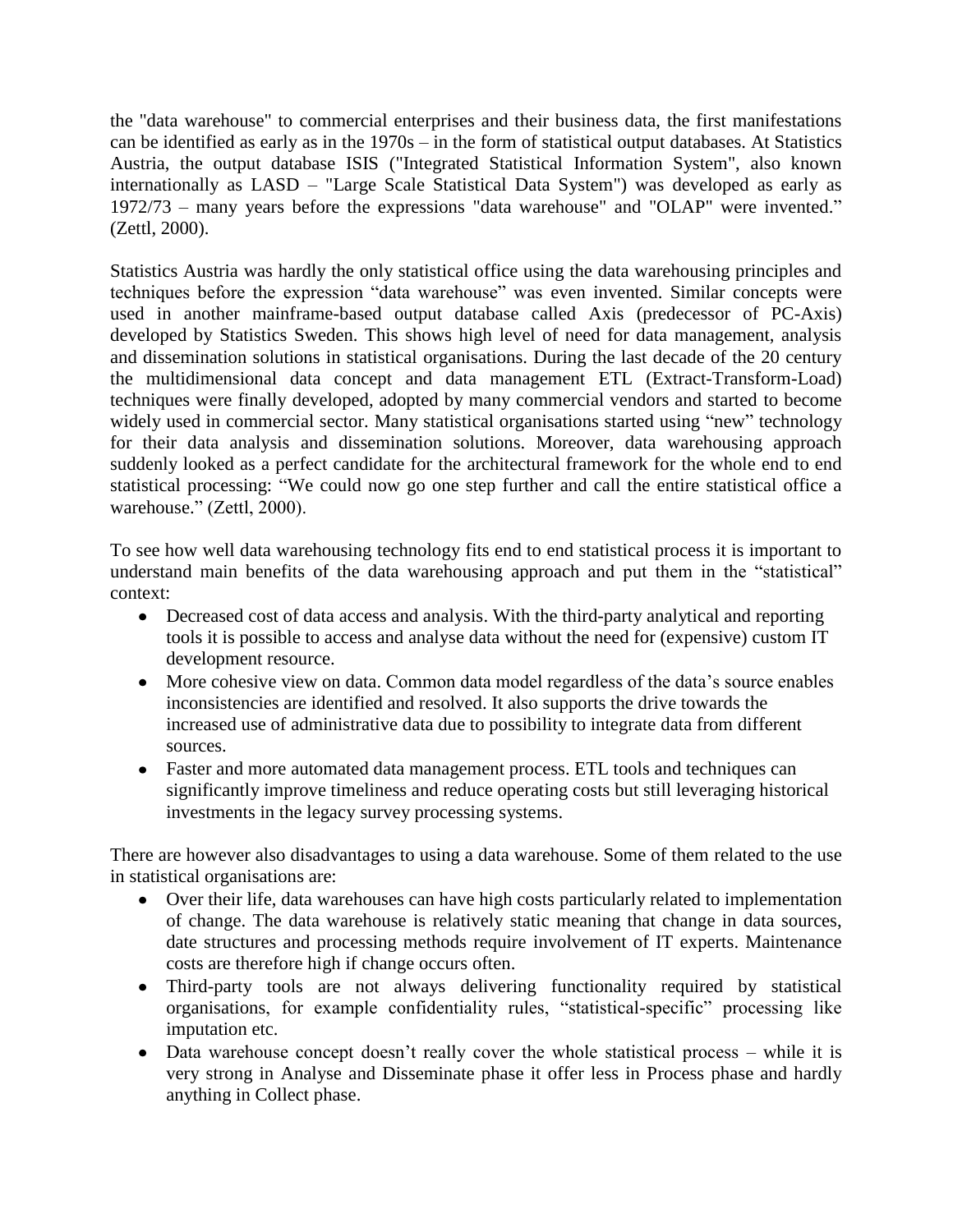• DW & BI expertise is required.

#### **2.3. Metadata-driven systems**

The specific of metadata-driven concept is that it is generally not possible to buy the tools and applications from the commercial vendors. Wikipedia (as at September 2009) doesn"t have a record for metadata-driven system. Even for metadata topic there is a statement: "This article is in need of attention from an expert on the subject". There is however a fair approximation to metadata-driven systems in commercial sector: Enterprise Resource Planning, introduced by research and analysis firm Gartner in 1990. ERP systems now attempt to cover all core functions of an enterprise, regardless of the organization's business or charter. These systems can now be found in non-manufacturing businesses, non-profit organizations and governments. (Wikipedia).

Metadata-driven systems are sort of home-made ERP systems for statistical organisations. They share some general features like configurability, end-to-end coverage and complexity. Main benefits metadata-driven systems are offering are as follows:

- Increased quality and reduced cost of metadata management. Metadata systems have been often developed to efficiently manage different types of metadata like classifications, concepts/variables etc.
- Easier to implement change in existing processes due to configurable metadata. Metadata is used to describe statistical data and methods therefore has a great potential for automated statistical production. With the data structure, processing parameters and workflow stored as a metadata it is possible to configure statistical process in a much more flexible way and implement change without the need of IT redevelopment.
- Increased number of surveys reusing developed metadata-driven solutions. Metadatadriven systems act as a platforms which can host many surveys – the prerequisite is to have metadata standardised across all surveys.

Even though there was a lot of work on metadata theory and best practice in international statistical community there are still not a lot of implementations of fully integrated enterprisewide metadata-driven statistical production systems. Some difficulties with the implementation:

- Very large initial investment it is not easy to build metadata-driven statistical production  $\bullet$ system without comprehensive metadata solutions. It is usually not possible to buy metadata management system or metadata-driven components which require significant amount of (expensive) custom development.
- Metadata is providing significant level of configurability of metadata-driven processes however not so high level of flexibility in terms of use and integration of third-party tools and legacy applications.
- Metadata-driven systems are usually complex environments with the multiple databases and applications so redevelopment costs can be significant.
- Expert metadata knowledge is required

Successful implementations usually have data warehouse as a component of wider metadatadriven platform.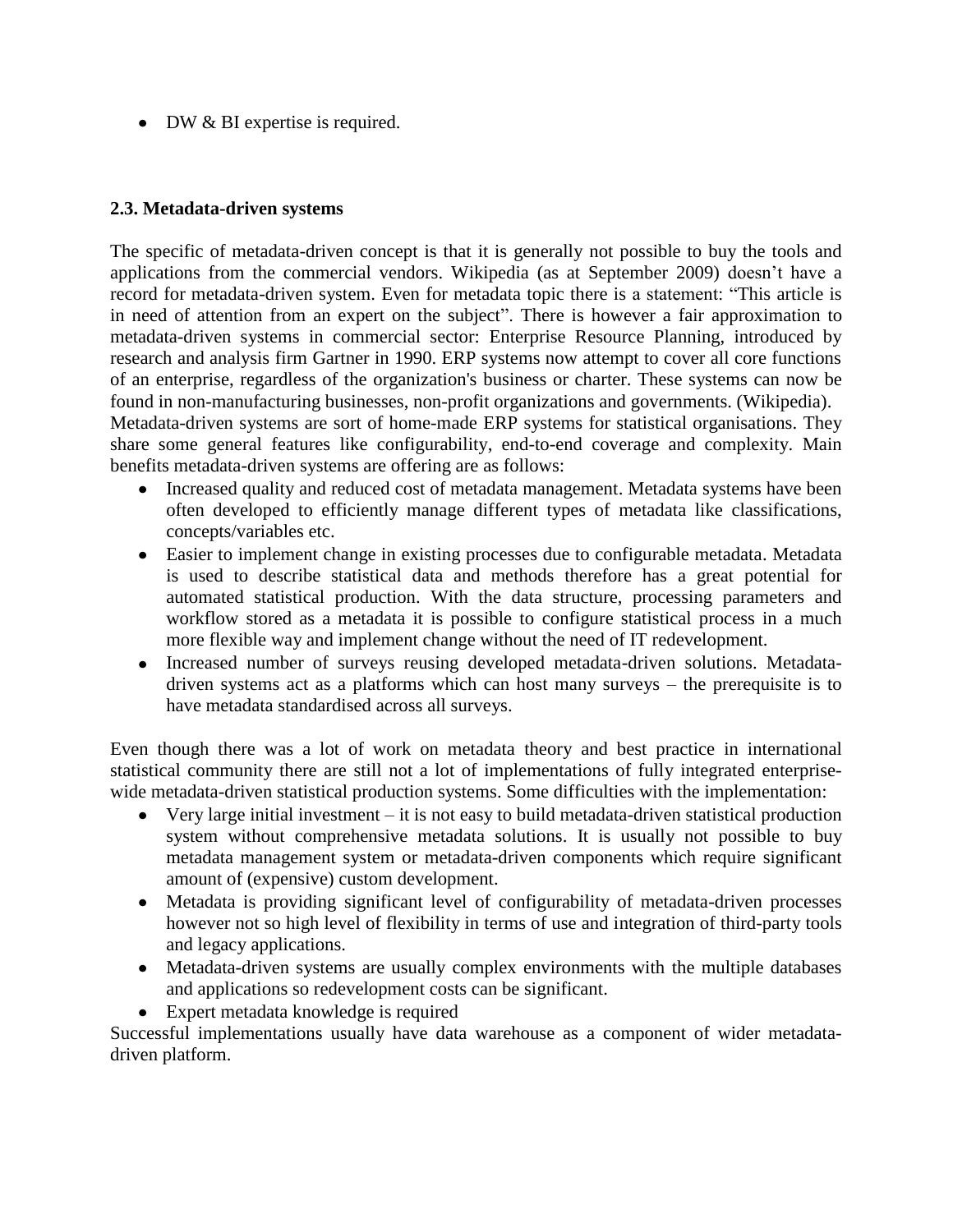

**Figure 2: Benefits delivered by three architectural approaches**

#### **2.4. Implementation of new architecture is an investment decision**

Decision for the implementation of new architectural approach of any kind is in large extent an investment decision. The lessons we have learnt in many projects implementing IT architecture using data warehousing and metadata-driven approach reveal it is a large and expensive organisational change particularly if we aim to do it at the enterprise level. The Victorian government has developed a powerful yet simple approach for investment management: Investment Logic Mapping (ILM) aimed at allowing investment decision-makers within government to "clearly define the reason for an investment, shape the solution that will best respond to the need and track the delivery of benefits throughout the investment lifecycle". Description of all three architectural approaches using ILM method (drivers, objectives, benefits, changes and enabling assets) is in the Appendix in Table 1. Please note only elements of ILM have been used here not the whole procedure with facilitated workshops and further work on business case.

#### **2.5. Summary**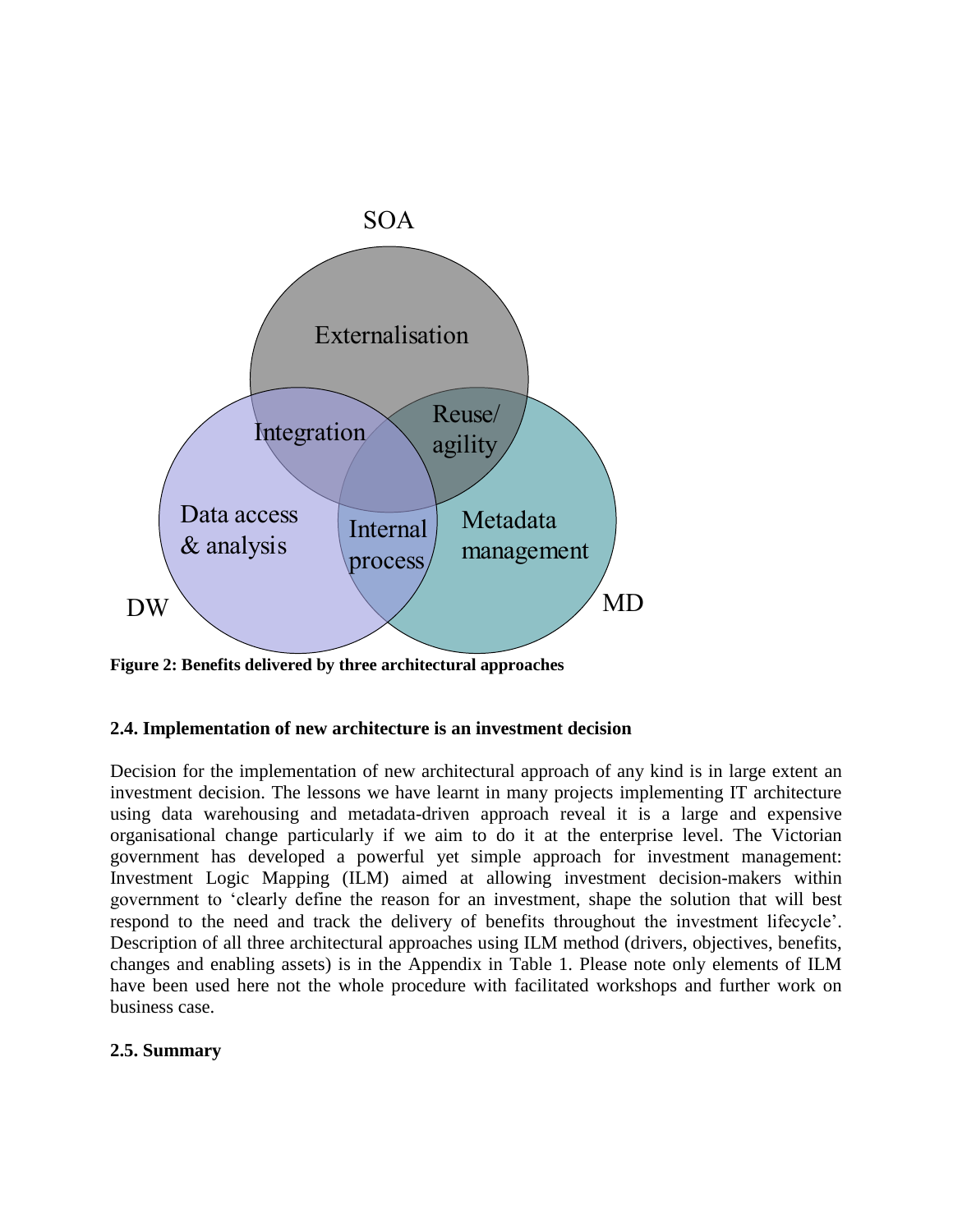Comparing *drivers* for investment it becomes clear that there is a large difference between data warehousing, metadata-driven paradigm and SOA. Data Warehousing investment should primarily try to address problems with data management, access and analysis (which as we seen are very important areas in statistical organisations) without too much attention to address lack of corporate agility and poor reuse. While it looks like both metadata-driven systems and SOA primarily address corporate agility and poor reuse (see figure 2) they actually target different aspects of those two problems: SOA is particularly focused on effective integration and reconfiguration of diverse (internal and external) solutions. Metadata-driven systems provide flexibility on the lower - data structures and parameters level. *Objectives* (impediments) of investment are quite similar: in all three cases standardisation and business process reengineering is required as part of implementation project.

All three approaches seem to be very relevant for statistical organisations and experience with the implementation of data warehousing and metadata-driven systems can now disclose some challenges which might help us to understand why SOA uptake is still so low:

- 1. Experience with data warehousing and metadata-driven approach shows high degree of organisational change required which is usually a slow process.
- 2. Main problem is lack of standardisation it appears every new paradigm requires more of it so it is very important to understand the existing level of standardisation in organisation before we commence new implementation project.
- 3. It is difficult to establish new governance required for ongoing standardisation and decision making. SOA is dependent on strong governance, particularly to progress to more mature stages.
- 4. New architecture usually requires complete replacement of existing portfolio of assets. Due to historical silo approach statistical organisations now have a large number of old application assets. Unless there is a lot of money, time and internal capability to undertake transformational project the progress will be very slow. It is interesting that SOA isn"t necessary better positioned to address this problem even though it allows evolutionary approach with the integration of legacy systems into the new architecture: the problem is that most of existing legacy systems aren"t particularly good candidate for such integration – examples are uniquely developed end-to-end statistical systems with hardcoded metadata, solutions developed by end-users etc.
- 5. Custom application development is not a core business of statistical organisations. Commercial solutions on the other side usually lacks in some specific functionality required for statistical processing. Tools developed in statistical organisations still don"t offer appropriate interfaces required for an easy integration.
- 6. Common challenge organisations often face involves managing service metadata. Metadata is absolutely crucial for SOA.

Many challenges mentioned above are often listed in a general findings about the SOA implementation challenges. Does it mean we are not so different to other organisations? We are not however we have to take into consideration some challenges specific to the statistical organisations – devil is always in the "details":

• Many semantically diverse data structures. Data models underpinning other sectors/industries are usually less diverse and complicated than ours. At the end of the day we are here to measure the whole environment: economic, social, environmental and more.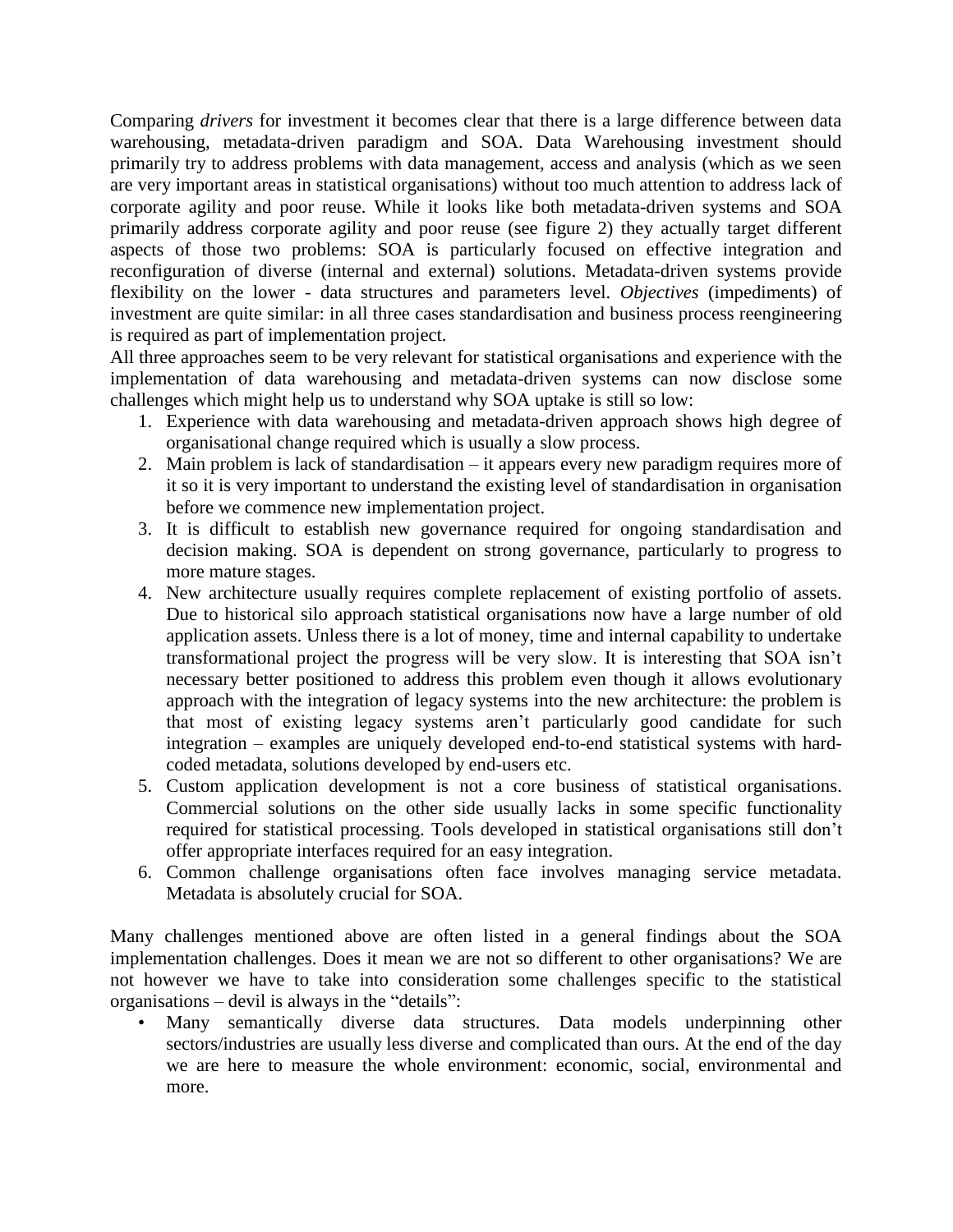- Frequent changes in data sources, data structure, questionnaires. Change is common in many sectors/industries however we are less likely in the position to control it because it is often generated externally.
- Specific requirements like data confidentiality.
- Many stove-piped legacy assets. Nowadays many organisations face challenges how to overcome risks related to the old and complex application assets however statistical processing systems have been historically often implemented as a silo systems. We do have a difficult challenge how to consolidate our applications on standardized application platforms.
- Mainly non-transactional processing. Statistical processing has traditionally been very "batch oriented". Messaging infrastructure underpinning SOA architecture is very "transaction-oriented". The challenge is not only how to adopt transaction-oriented infrastructure for the use in batch environment but also to identify processes where we could benefit from the transition from batch to transaction processing.
- End-user processing environments. Statistical organisations often perform quite a lot of data processing and analysis in end-user environment.

### **3. Looking forward**

#### **3.1. Some areas where SOA can deliver significant benefits**

As with any other large organisational change – implementation of SOA in statistical organisation should start in area which can quickly deliver results and provide confidence that approach is feasible and can and will deliver benefits. There are two interesting areas which are a good candidate to start implementation in line with SOA principles:

- Metadata services. The first obvious candidate are metadata management systems, for example classification management system, variable management system etc. Even if they are currently implemented as a legacy systems it is worth developing service interface because metadata services are a good candidate for reuse in many stovepipe and corporate applications.
- Statistical tools. Specialised tools developed by statistical organisations, for example imputation, seasonal adjustment, confidentiality, dissemination, CATI/CAPI are currently the only successful examples of shared development and reuse across statistical community. Making them more interoperable using service interface would significantly improve the possibilities to integrate them in different IT environments and therefore increase their usage.

This two areas alone could deliver important benefits and increase collaboration between statistical organisation, for example shared development.

### **3.2. The next great IT paradigm**

While SOA is disappearing from the headlines a new great paradigm which claims it will change IT delivery models has arrived. From the viewpoint of efficiency (value for money), Software as a Service (SaaS) delivered via internet (cloud computing) seems very promising although it will require integration between internal and external systems. It is however not very surprising that the success of this integration and therefore uptake of SaaS will rely on services – similarly to success of SOA which has relied on metadata.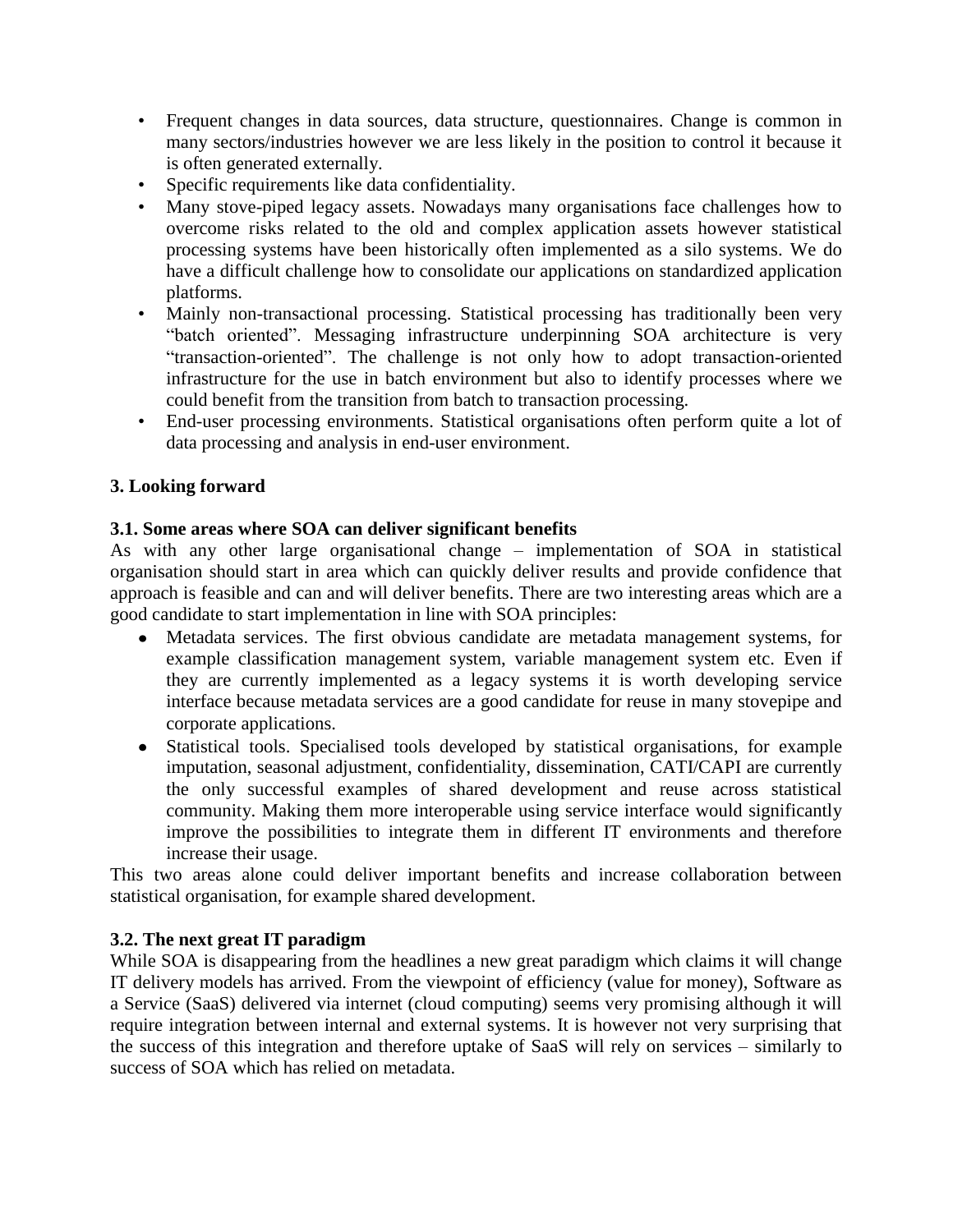#### **References**

Gartner Group (2008). User Survey Analysis: SOA and Application Development and Integration Trends, Worldwide, 2008, 3 September 2008. [http://www.gartner.com/DisplayDocument?ref=g\\_search&id=750742](http://www.gartner.com/DisplayDocument?ref=g_search&id=750742)

Mackie, K. (2007). SOA Uptake Still 'Early,' Analysts Say. [http://adtmag.com/articles/2007/06/18/soa-uptake-still-early-analysts-say.aspx.](http://adtmag.com/articles/2007/06/18/soa-uptake-still-early-analysts-say.aspx)

Mäkinen, M.; Räikkönen, R; Syvänperä, R.; Ylönen, S. (2004). MetaAPI - improving the usability of existing metadata systems by application programming interface. Work session on statistical metadata, Geneva, 9-11 February 2004. <http://www.unece.org/stats/documents/2004/02/metis/wp.6.e.pdf>

Manes, A. T. (2009). SOA is Dead; Long Live Services. [http://apsblog.burtongroup.com/2009/01/soa-is-dead-long-live-services.html.](http://apsblog.burtongroup.com/2009/01/soa-is-dead-long-live-services.html)

An examination of the value of the Victorian Government's investment logic map as a tool for front-end evaluation of investment proposals, E v a l u a t i o n J o u r n a l o f A u s t r a l a s i a ,  $V$  o l . 8, N o . 1, 2008, p p . 26 – 39

Open Group, OSIMM: [http://www.theopengroup.org/projects/osimm/doc.tpl?CALLER=documents.tpl&dcat=14&gdid=](http://www.theopengroup.org/projects/osimm/doc.tpl?CALLER=documents.tpl&dcat=14&gdid=17990) [17990](http://www.theopengroup.org/projects/osimm/doc.tpl?CALLER=documents.tpl&dcat=14&gdid=17990)

OpenGroup (2009)<http://www.opengroup.org/projects/soa/> (accessed 4/9/2009)

Rouhuvirta, H. (2007). Developing Statistical Information Systems and XML Information Technologies - Possibilities and Practicable Solutions. Meeting on the Management of Statistical Information Systems (MSIS 2007) (Geneva, 8-10 May 2007) <http://www.unece.org/stats/documents/ece/ces/ge.50/2007/mtg1/wp.9.e.pdf>

SOA BluePrint SOA Maturity models. [http://www.soablueprint.com/maturity\\_models.](http://www.soablueprint.com/maturity_models) Sonic Software, Sonic SOA Maturity Pyramid [http://www.sonicsoftware.com/solutions/service\\_oriented\\_architecture/soa\\_maturity\\_model/inde](http://www.sonicsoftware.com/solutions/service_oriented_architecture/soa_maturity_model/index.ssp) [x.ssp](http://www.sonicsoftware.com/solutions/service_oriented_architecture/soa_maturity_model/index.ssp)

Srikanth Inaganti, Sriram Aravamudan: SOA Maturity Model, BPTrends, April 2007

Sundgren, B (1999). An Information Systems Architecture for National and International Statistical Organisation. Meeting on the Management of Statistical Information Technology (Geneva, Switzerland, 15-17 February 1999). <http://www.unece.org/stats/documents/ces/ac.71/1999/4.e.pdf>

UNECE, Case Studies.<http://www1.unece.org/stat/platform/display/metis/METIS-wiki>

Wikipedia, Data warehouse. [http://en.wikipedia.org/wiki/Data\\_warehouse](http://en.wikipedia.org/wiki/Data_warehouse)